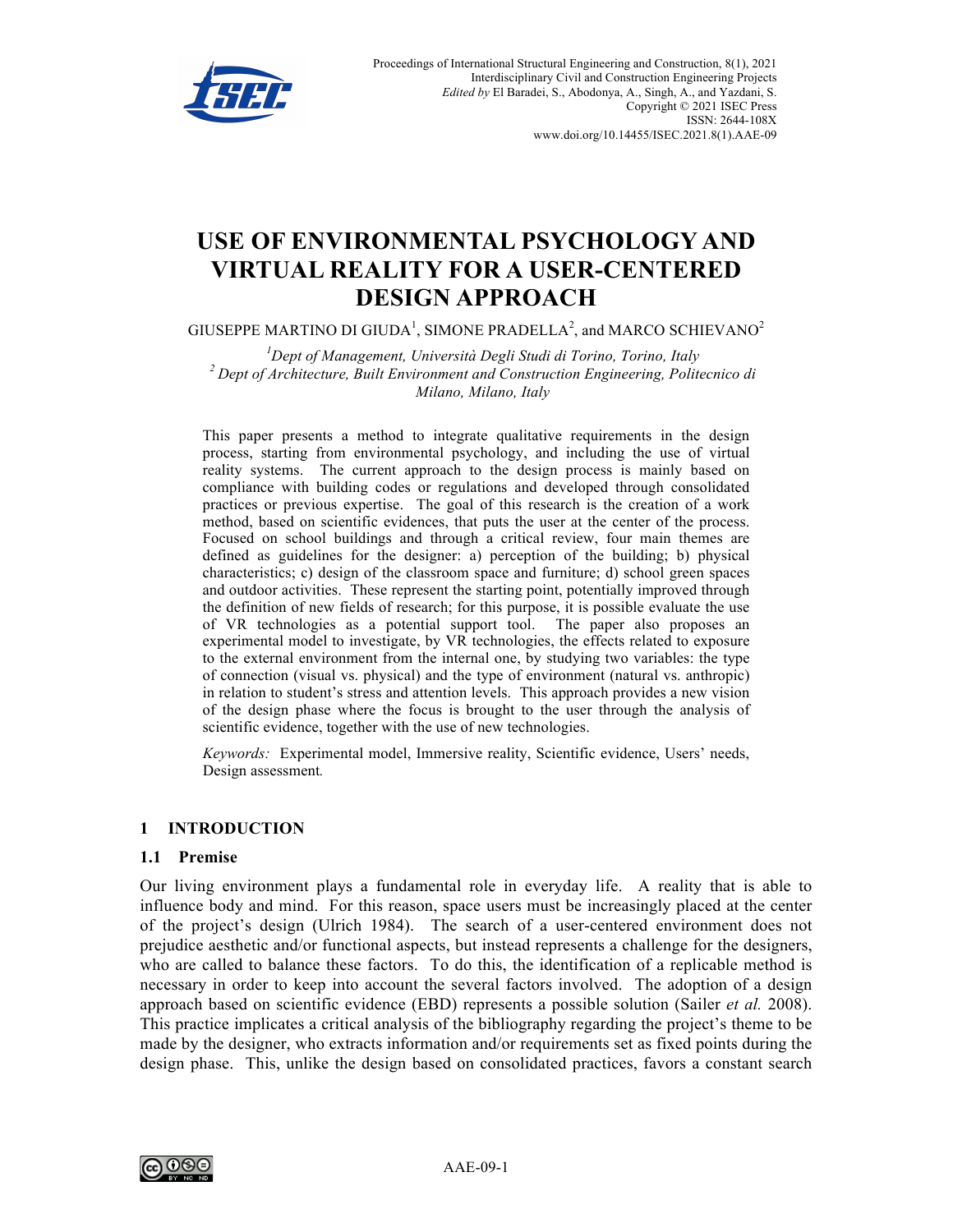for efficiency and design effectiveness in relation to the needs of individual users, suitably integrated with the client's wishes.

# **1.2 Requirements**

The process requires two main elements: an application context (Sailer *et al.* 2008) and a strict scientific evidence analysis protocol (Pawson 2002). The first one allows the definition of the boundary conditions and could represent, according to the literature, a limiting factor in presence of realities characterized by different management solutions (e.g., offices). The second one ensures high level of validity and provides the main important steps necessary to the extraction and the systematization of the scientific evidence collected in relation to the formulated areas of investigation. These steps can be integrated by the introduction of an active validation of the proposed choices supported by the use of immersive Virtual Reality technologies  $(VR)^1$  insert in an experimental study.

# **1.3 Goals**

Considering the premises, it is possible define a primary goal as the creation of a work method based on scientific evidence, that puts the user at the center of the process, analyzing the effects produced by the environment. A work method that can improve, as a secondary goal, the evaluation of VR as a potential support tool for this purpose. Both refer to a hypothetical case, reported as a guideline.

# **2 METHOD**

# **2.1 General Approach**

The general approach provides the definition of the work method proposed. Presented as a guideline, it includes 3 main steps:

- Definition of an evidence repertory;
- Identification of potential developments and research activity;
- Design application.

These steps, analyzed below, are replicable for each context considered. In this paper, the context is that of a primary school, as it allows the analysis of different management solutions like different didactic models, and at the same time, it allows to evaluate the effects of the built environment on a sensitive category of users.

# **2.2 Definition of an Evidence Repertory**

The first step provides a definition of an evidence repertory conducted according to the scientific evidence analysis protocol. It affects the whole process with the definition of the main field of investigation and the analysis of the evidence. Related to the school context, it is possible to propose the following areas of investigation:

- Effects due to the perception of the building;
- Effects due to the physical characteristics of the school environment;



 $\overline{a}$ 

<sup>1</sup> Virtual reality completely displaces a person to another location. It obscures the user's physical surroundings and replaces them with a computer-generated scene or one that was previously captured (Brigham 2017).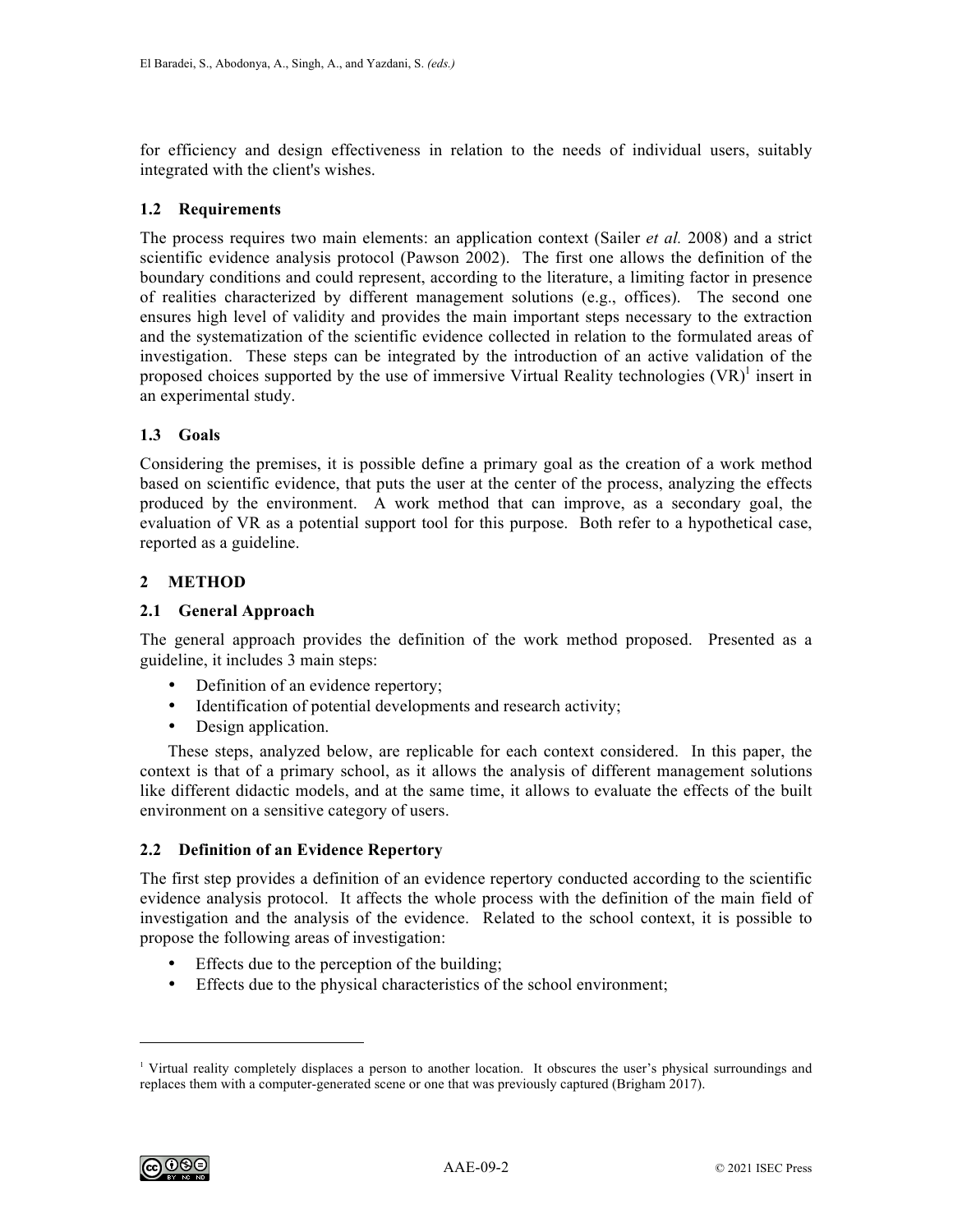- Effects due to the design of the indoor space and the choice of furniture;
- Effects of school green spaces and outdoor activities.

These, inspired by the structure adopted by the bibliographic review carried out by Manca *et al.* (2020), facilitate the interpretation of environmental factors and cognitive effects.

## **2.3 Setting of Development and Research Activity**

Based on research activity and an extension of bibliography reference, it is possible to provide a definition of a method to further case studies. According to the secondary goal of this paper, it is possible define an integration of the approach with the use of VR technologies. This approach, based on the analysis of the effects caused by the connection between the class space and the external environment, is developed in 3 main elements: hypotheses of the study, participants and statistical parameters, procedure. The first one represents a core moment of the design of the experimental study. In relation to the use of VR it is necessary to identify a field of study that can be investigated through an environmental simulation. For this reason, it is possible to adopt, as example, the following hypotheses:

- The presence of external natural environments can influence the levels of attention;
- The surrounding context has different cognitive effects depending on the kind of connection (visual vs. physical).

The second main element defines the statistical requirement. For the hypothetical study it is possible refer to the following parameters:



Figure 1. Statistical parameters.

The last one element requires the definition of the procedures of the VR experience and the necessary tool according to the objectives sought. The experience planned in a controlled environment with natural or artificial simulated contest, according to the experimental design proposed, provide the following procedures.

| <b>Phases</b> | <b>Procedures</b>                  | <b>Tools</b>                                                                                                      |
|---------------|------------------------------------|-------------------------------------------------------------------------------------------------------------------|
| $1 d=10 min$  | Virtual environment<br>exploration | CAVE, a fully immersive virtual reality environment that<br>simulate controlled contexts (Manjrekar et al. 2014). |
| 2. $d=1h$     | <b>Test</b>                        | Non-verbal logic, creativity and comprehension tests.                                                             |
| $3 d=5 min$   | Cortisol level monitoring          | Analysis of the salivary level of cortisol.                                                                       |
| $4d=10$ min   | Attentive skills analysis          | Orientation and attention test.                                                                                   |

Table 1. Steps, materials, procedure take from the proposed hypothetical study.

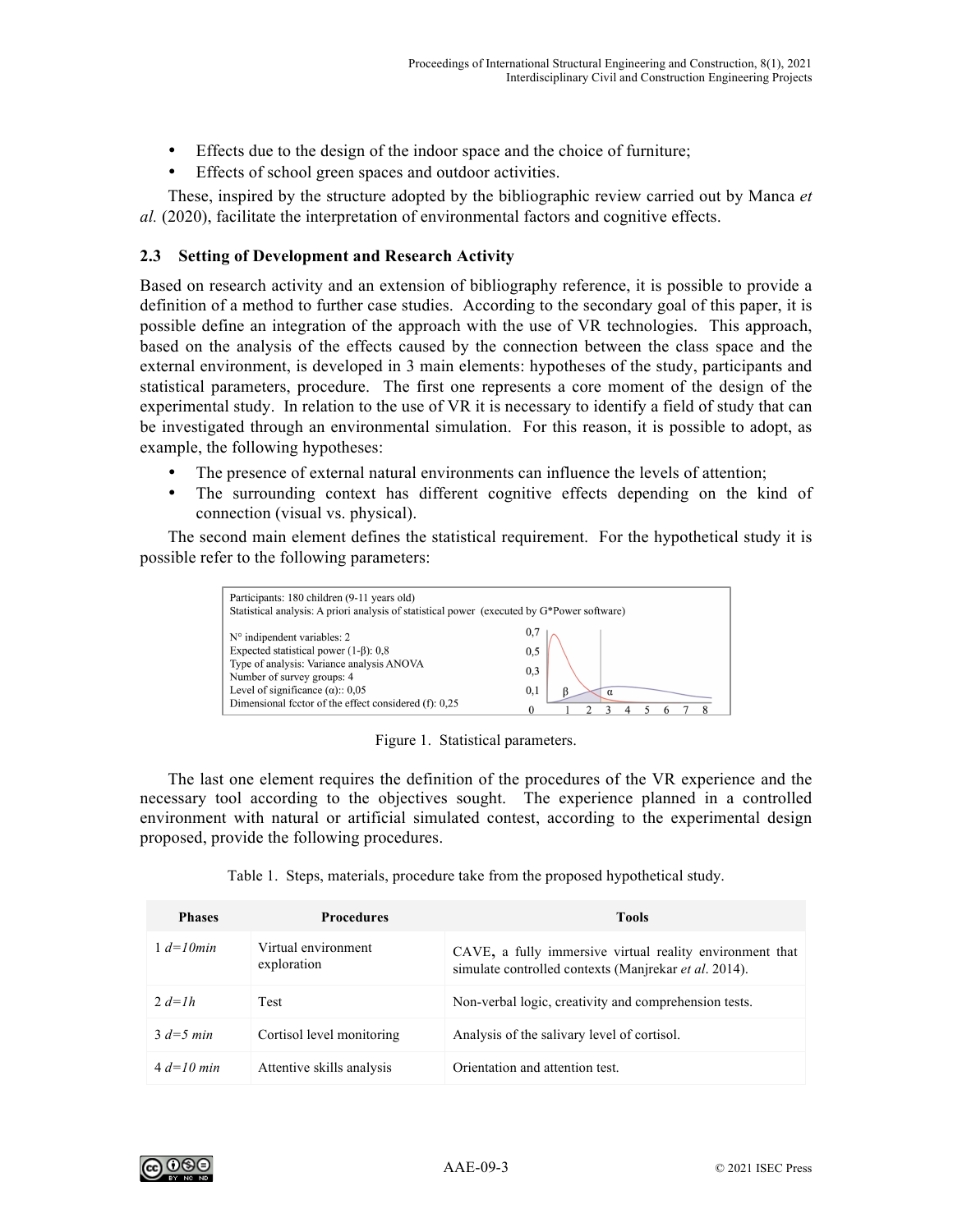These procedures allow the analysis of the factors considered during the evaluation of the influence produce by the environment and the kind of its connection.

## **2.4 Design Application**

Refocus the attention to the main steps of the general approach, it is necessary present the last one: the design application. This step provides the translation of the evidence extracted from the literature and the experimental study. This operation requires a design sensibility and the work of the designer called to balance these elements with aesthetic/functional factors.

## **3 RESULTS**

The proposed method allows obtaining distinct results in relation to the progressive development of the process. For this reason, it is possible present the results on the base of the pervious steps.

## **3.1 Evidence Repertory**

The first results obtained by the definition of a reference repertory, it is a collection of evidence potentially useful during the design phase as a starting point to put the user needed at the center of the project. In relation to the school context, the evidences are structured according to the fields of investigation propose. In order to provide a synthetic treatment, the following summary table is provided.

| Perception of the                                                                                                                                       | <b>Physical characteristics</b>                                                                                                                                                             | Design of classroom                                                                                                                         | School green spaces and                                                                                                                               |
|---------------------------------------------------------------------------------------------------------------------------------------------------------|---------------------------------------------------------------------------------------------------------------------------------------------------------------------------------------------|---------------------------------------------------------------------------------------------------------------------------------------------|-------------------------------------------------------------------------------------------------------------------------------------------------------|
| building                                                                                                                                                | of school environment                                                                                                                                                                       | space and furniture                                                                                                                         | outdoor activities                                                                                                                                    |
| <b>Qualitative elements</b>                                                                                                                             | <b>Acoustic characteristics:</b>                                                                                                                                                            | <b>Spatial characteristics</b>                                                                                                              | <b>Characteristics of green</b>                                                                                                                       |
| perceived by users:                                                                                                                                     | -a noise level $\leq$ 35 dB                                                                                                                                                                 | and arrangement of                                                                                                                          | spaces:                                                                                                                                               |
| -quality of construction                                                                                                                                | (unoccup. class), a                                                                                                                                                                         | furniture:                                                                                                                                  | -maintained environments                                                                                                                              |
| provide a positive                                                                                                                                      | reverb. time $\leq 0.4$ s, and a                                                                                                                                                            | -group seating not to                                                                                                                       | foster the desire for                                                                                                                                 |
| perception (Stringer et al.                                                                                                                             | pupil-teacher                                                                                                                                                                               | define optimal learning                                                                                                                     | cooperative activities                                                                                                                                |
| 2012)                                                                                                                                                   | $distance < 12m$ improve                                                                                                                                                                    | and shaded areas (Park                                                                                                                      | (Fjortoft 2001)                                                                                                                                       |
| Aspects of the space:                                                                                                                                   | learning (Whitlock and                                                                                                                                                                      | and Choi 2014)                                                                                                                              | -the presence of different                                                                                                                            |
| -an easy reading space                                                                                                                                  | Dodd 2008)                                                                                                                                                                                  | -simple layouts favour the                                                                                                                  | elements of interaction                                                                                                                               |
| (flexible, with reserved                                                                                                                                | Environmental                                                                                                                                                                               | learning of children,                                                                                                                       | (trees, stones, ponds)                                                                                                                                |
| spaces and interaction                                                                                                                                  | characteristics:                                                                                                                                                                            | especially those suffering                                                                                                                  | reduce stress and improve                                                                                                                             |
| area) facilitates cognitive                                                                                                                             | -t $20^{\circ}$ C, and a humid. 50-                                                                                                                                                         | from difficulties                                                                                                                           | cognitive processes                                                                                                                                   |
| development (Slunjski                                                                                                                                   | 55% improve learning                                                                                                                                                                        | (McAllister 2012)                                                                                                                           | (Fjortoft 2001)                                                                                                                                       |
| 2015)<br>Age of the building:<br>-recently constructed<br>buildings generate an<br>increase in performance<br>of 2.5-7.7% (Bowerws<br>and Burkett 1989) | (Wargocki and Wyon<br><i>2007</i> )<br><b>Lighting characteristics:</b><br>- an illuminance level of<br>the studio floor 300 lux<br>improves cognitive<br>process (Sleegers et al.<br>2013) | <b>Characteristics of the</b><br>furniture:<br>-modular furniture allow<br>the regulation of the<br>cooperation (Rosenfield et<br>al. 1985) | <b>Presence of green</b><br>spaces:<br>-view and interaction with<br>green space reduce<br>distractions during class<br>hours (Chawla et al.<br>2014) |

#### Table 2. Reference repertory.

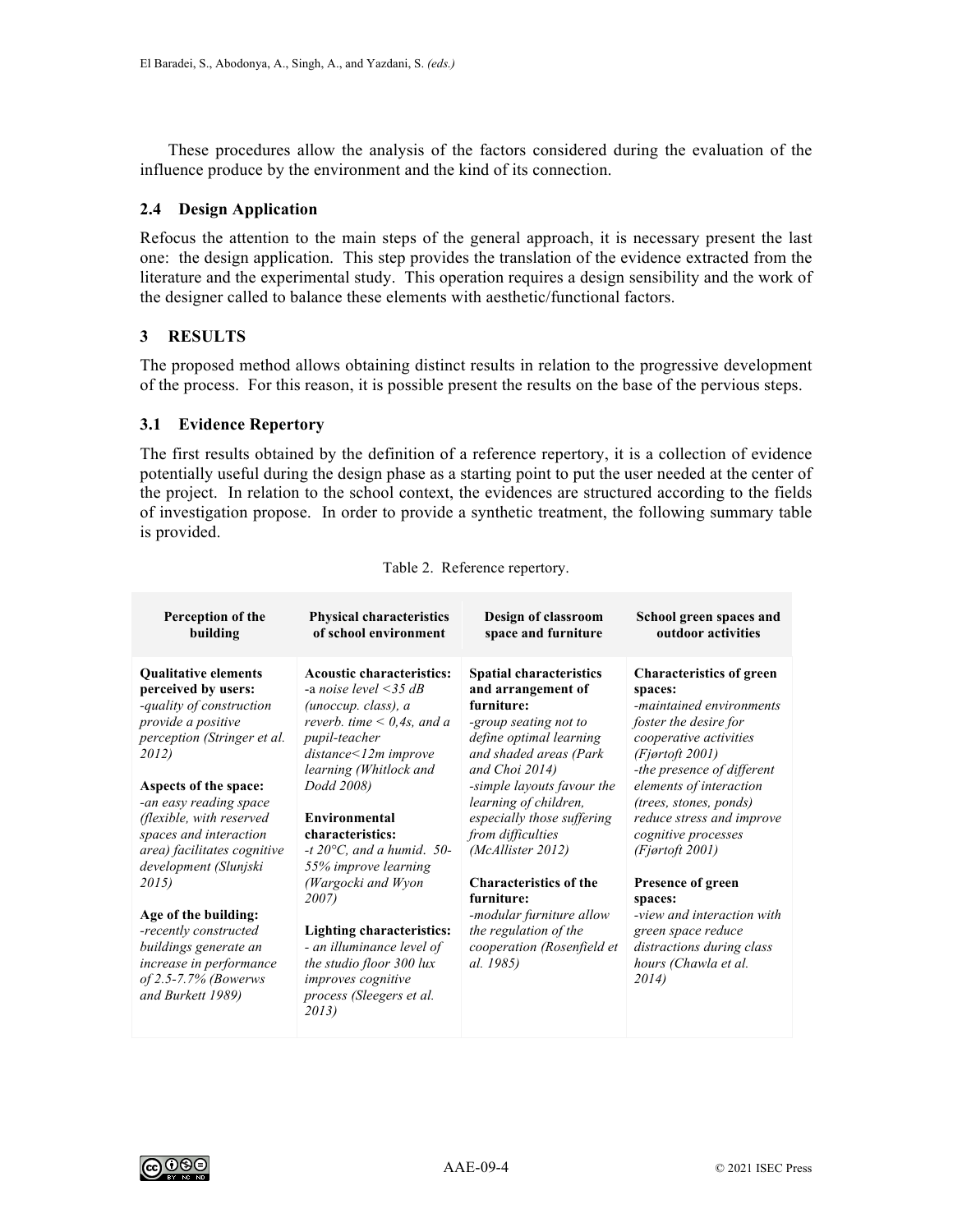# **3.2 Evidence Obtained by the Experimental Research Activity**

According to the method it is possible expect, as a result, an improvement of the evidence repertory by the result of the experimental research activity. In relation to the previous hypothesis provide, not tested, it is possible to identify the following expected results.



Figure 2. Expected results and applicative relevance.

These results, expected according to the existing bibliography (Kaplan and Talbot 1983), represent an example of the further areas of investigation useful for underline the possible extension of the work method and how VR experience can be considered as a valid tool.

# **3.3 Design Application**

The last possible results, related to the design solution, required a reference to a hypothetical building. For this reason, it is possible to refer the following analysis to a hypothetical classroom with a non-linear geometry in the plane and a roof exposed to only one wing, contiguous with other classrooms. This starting point can be improved through the application of the evidences emerged, by adopting the following actions:

| <b>Intervention</b>                              | <b>Expected results</b>                                        |
|--------------------------------------------------|----------------------------------------------------------------|
| Adoption of a movable partition to separate      | An interclass space perceived as safe by children -> Increased |
| two classrooms.                                  | levels of socialization.                                       |
| Introduction of air condition, systems.          | Thermal comfort -> Increased logical capacity.                 |
| Introduction of a curtain wall system to replace | An understandable space and an improvement of the              |
| the irregular perimeter portion                  | connection indoor/outdoor -> Reduction of stress levels,       |
| Introduction of an internal suspended ceiling to | An understandable space -> Reduction of stress levels,         |
| balance the volume of the class                  | increase in attentive capacity.                                |

Table 3. Intervention and expected results.

These interventions can increase the levels of wellbeing/comfort/learning and highlight the direct correlation between evidence and intervention.

# **4 DISCUSSION AND CONCLUSION**

#### **4.1 Correlation Between Results and Objectives**

Analyzing the correlation between result and objectives, it is possible to highlight the potential impact in terms of increased levels of learning and well-being, deriving from an evidence-based approach. These reflections put the user at the center of the process and highlight the possible